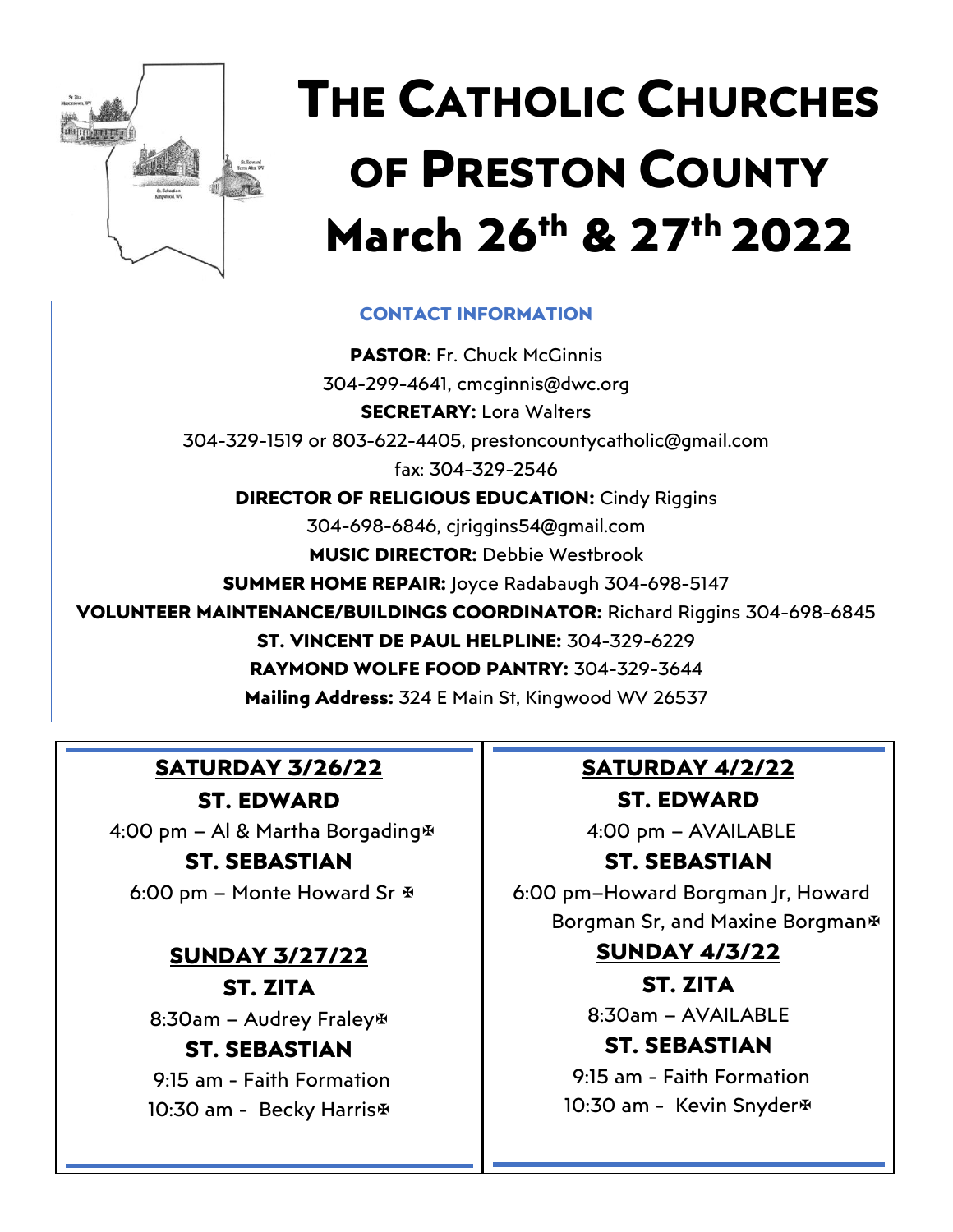### **WEEKEND MASS READINGS**

- **First Reading –** Joshua 5:9-12
- **Responsorial –** Psalm 34:2-7
- **Second Reading –** 2 Corinthians 5:17-21
	- **Gospel Reading –** Luke 15:1-3, 11-32 **[Link to Mass Readings](https://bible.usccb.org/bible/readings/032722.cfm)**

# **ANNOUNCEMENTS**

- We will be having soup and bread this year during lent prior to Stations of the Cross at St. Sebastian. The meal will be from 5:30-6:30 with Stations of the Cross following at 7:00 pm each Friday of Lent.
- St. Zita will also be hosting Stations of the Cross every Friday in Lent at 6:00 pm and St. Edward will host their Stations of the Cross every Friday at 7:00 pm. Daily missals for the Lenten readings are available at all church locations.
- St. Vincent De Paul will be having a meeting at St. Sebastian this Monday, March 28<sup>th</sup> at 6:00 pm.
- Knights of Columbus will be having their Annual Fish Fry on Friday, April 8<sup>th</sup> from 4-7 pm. Adult meals will be \$10 and kids meals (12 years old and younger) will be \$7. Eat here or carry out! Help is needed so please contact Chris Delauder if you can!
- Knights of Columbus will be having a meeting April 3<sup>rd</sup> immediately following mass at St. Sebastian
- Congrats Mike Graham for winning St. Zita's 50/50 raffle this past month.
- Please remember, if you need something added to the bulletin, it **MUST** be requested by Tuesday!
- Please see the insert for additional information on the Holy Week schedule and upcoming Synod meeting.
- Please remember Nancy Friend and her family in your prayers due to her recent passing

# **PRAYER REQUESTS**

Eddie Murphy, Mike Todesko, Clyde Gibson, Cora Wolfe, Theresa Marthey, Tim Bucklew, Heather Grantz, Debbie Hibbs, Amelia B, Jane Radabaugh, Buck Turner Katrina DeBardi, Paul Noll, Sue Clark, Aileen Rader, Shirley & Lynwood Clark Lauren Petrelis, Paul Calvert, William Poling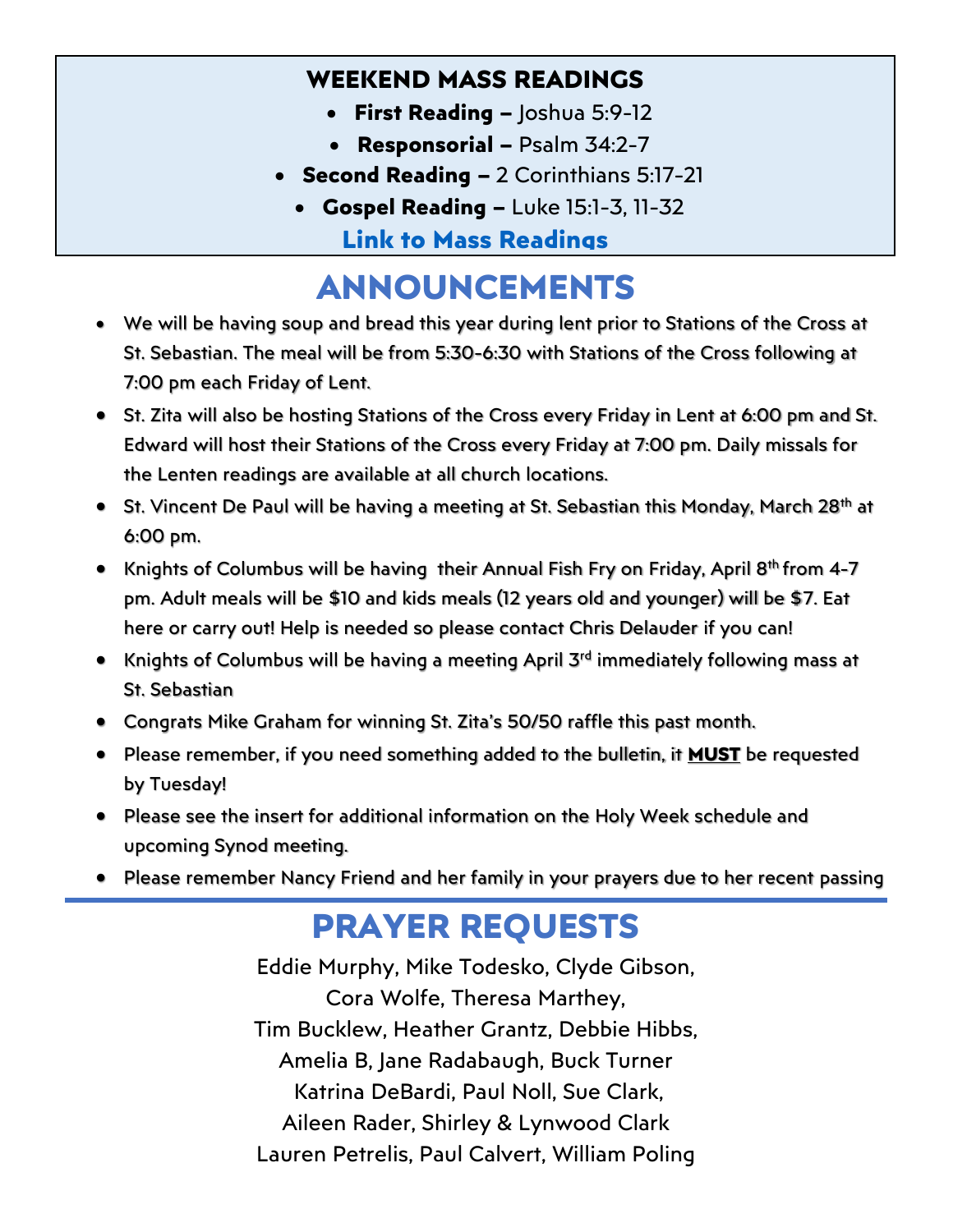When we recall the parable the parable of the Prodigal Son however, we tend to mostly focus on the younger brother. I do not know about you but there are many times that I have felt the same way the prodigal son did on his journey back home once he realized his folly and grave mistakes. I bet there are times that we all have recognized our sins, recognized how happy we were before we got messed up in our own selfishness, and decided to do all we can to return to at least a small portion of that happiness. At those moments we may not necessarily be seeking to be restored to instant gratification, but rather just be on our father's farm again, happy to be in His Presence, no matter how limited that presence might be. And then to our surprise, we are welcomed back with more love, more joy than we could have ever expected.

The purpose of this parable on this Sunday of Lent is therefore to teach us how happy God is to fully welcome back any sinner that returns to Him with humility and repentance, as did this prodigal son who had spent his life in a reckless living. It teaches us the importance of genuine repentance. This son didn't stay in this foreign country, continuing to live a sinful life, but rather he left it, abandoned his evil, misguided, and sinful ways, and returned home to beg forgiveness and mercy from his father. The father, who represents God, rejoices to have him back, for "there will be more joy in heaven over one sinner who repents than over ninety-nine righteous persons who need no repentance" (Luke 15:7). This is how merciful God is. This should give us hope and confidence that no matter how we have rejected the love and providence of our Father, He is always, yes always, ready to forgive us as long as we genuinely repent and return to Him.

At this moment of our Lenten journey, we must honestly ask ourselves if we are ready to give up:

- Anger and replace it with joy and happiness
- Hatred and replace it with sacrificial love?
- Impatience and replace it with patience and understanding, especially with those closest to us?
- Gossip and backbiting and replace it with kind words about others?
- Greed and avarice and replace it with generous sharing of our gifts of time, talent, and treasure with others?
- Intolerance with tolerance?

These are some of the sins we are called to give up and truly repent for during this Lenten Season.